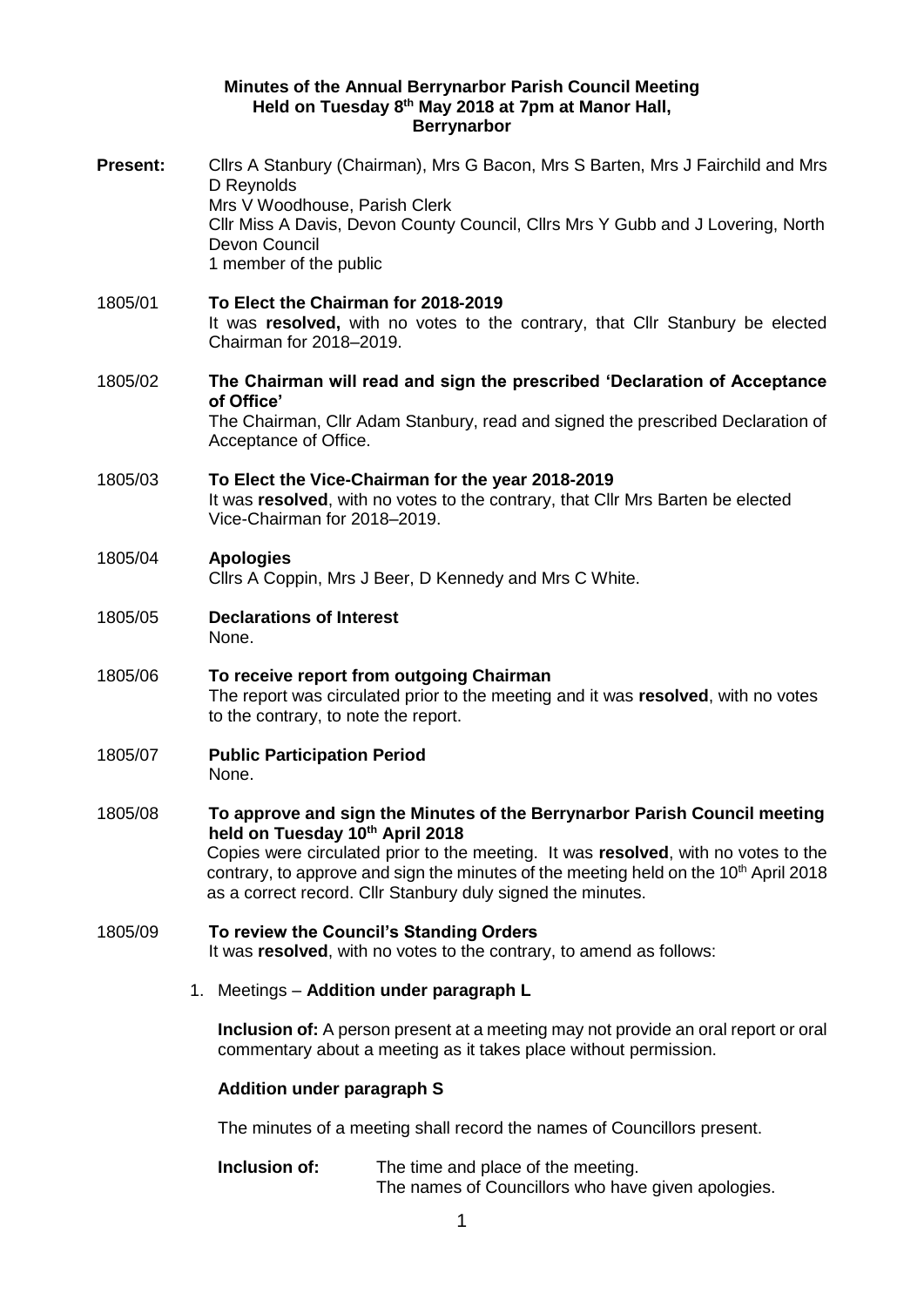Interests that have been declared by Councillors and non-councillors with voting rights.

The grant of dispensations (if any) to Councillors and non-councillors with voting rights.

Whether a Councillor or non-councillor with voting rights left the meeting when matters that they held interest in were being considered.

A brief summary of public participation.

The resolutions made.

## 2. Proper Officer – **Addition under paragraph b I**

**Inclusion of:** or by email authenticated in such manner as the Proper Officer thinks fit.

## 9. Minutes – **Addition of new paragraph f**

**Inclusion of:** if the Council's gross annual income or expenditure (whichever is higher) does not exceed £25,000, it shall publish draft minutes on a website which is publicly accessible and free of charge not later than one month after the meeting has taken place.

## 24. Freedom of Information Act 2000 – **Amendment**

Alterations of the wording to say *"as a Parish Council these requests will be prioritised and responded to as quickly as possible, where legal advice is required on releasing the information a response might take longer but in all cases the Parish Council will aim to provide a response within the 20 working days timescale".* 

27. Financial Matters – **Deletion of paragraph e and Addition of new paragraphs e, f and g**

## **Inclusion of:**

- e A public contract regulated by the Public Contracts Regulations 2015 with an estimated value in excess of £25,000 but less than the relevant thresholds in standing order 27f is subject to Regulations 109-114 of the Public Contracts Regulations 2015 which include a requirement on the Council to advertise the contract opportunity on the Contracts Finder website regardless of what other means it uses to advertise the opportunity.
- f A public contract regulated by the Public Contracts Regulations 2015 with an estimated value in excess of £181,302 for a public service or supply contract or in excess of £4,551,413 for a public works contract (or other thresholds determined by the European Commission every two years and published in the Official Journal of the European Union (OJEU)) shall comply with the relevant procurement procedures and other requirements in the Public Contracts Regulations 2015 which include advertising the contract opportunity on the Contracts Finder website and in OJEU.
- g A public contract in connection with the supply of gas, heat, electricity, drinking water, transport services, or postal services to the public; or the provision of a port or airport; or the exploration for extraction of gas, oil or solid fuel with an estimated value in excess of £363,424 for a supply, services or design contract; or in excess of £4,551,416 for a works contract; or £820,370 for a social and other specific services contract (or other thresholds determined by the European Commission every two years and published in OJEU) shall comply with the relevant procurement procedures and other requirements in the Utilities Contracts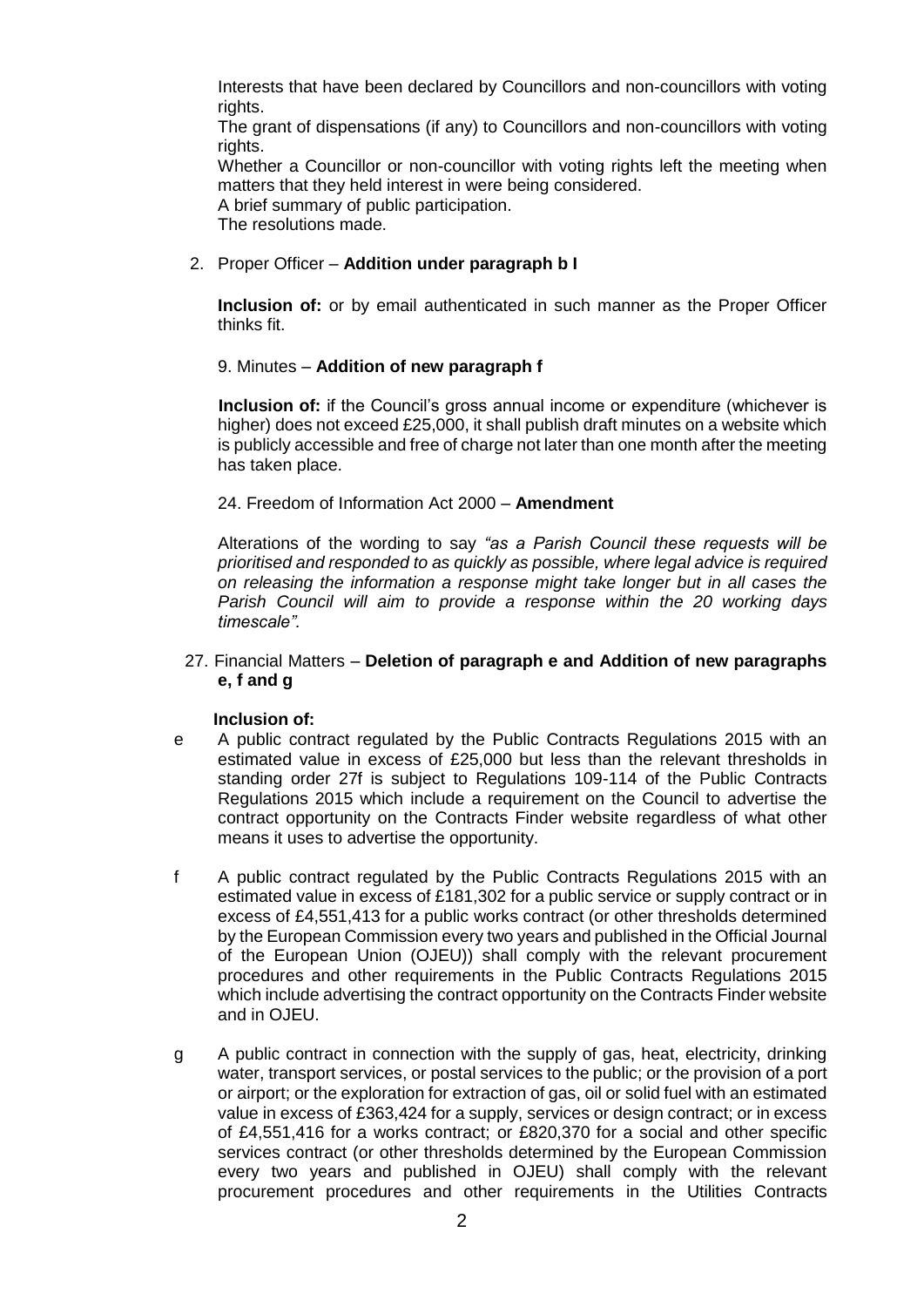Regulations 2016.

### **Inclusion of the Following Additional Paragraphs between 24 Freedom of Act Information 2000 and 25 Relations with the press/media:**

- 25 Responsibilities to Provide Information
- a If gross annual income or expenditure does not exceed £25,000 the Council, shall publish information in accordance with the requirements of the Smaller Authorities (Transparency Requirements) (England) Regulations 2015.

26 Responsibilities under Data Protection Legislation

- a The Council shall have policies and procedures in place to respond to an individual exercising statutory rights concerning personal data.
- b The Council shall have a written policy in place for responding to an managing a personal data breach.
- c The Council shall keep a record of all personal data breaches comprising the facts relating to the personal data breach, its effects and the remedial action take.
- d The Council shall ensure that information communicated in its privacy notice(s) is in an easily accessible and available form and kept up to date.
- e The Council shall maintain a written record of its processing activities.
- f The Council shall have in place and keep under review, technical and organisational measures to keep secure information (including personal data) which it holds in paper and electronic form. Such arrangements shall include deciding who has access to personal data and encryption of personal data.

It was further **resolved**, with no votes to the contrary, to defer consideration of adding a paragraph to read "The Council shall appoint a Data Protection Officer" due to the amendment that has been proposed to the General Data Protection Regulations and until this requirement is clarified.

#### 1805/10 **To review the Council's Financial Regulations**  It was **resolved**, with no votes to the contrary, to increase the financial limit that the Clerk can spend in an emergency in paragraph 3. Budgetary Control 3.3 from £200 to £1,000 which is the limit for procurement of services without a formal tender.

1805/11 **To appoint the following representatives: Footpath Officer Deputy Footpath Officer Highway Liaison Officer & Tree Warden Emergency Plan Officers Councillor to check invoices for payment Combe Martin & District Tourism Association Berrynarbor Manor Hall Committee Play Area Inspections Finance Working Party Personnel Working Party**

> It was **resolved**, with no votes to the contrary, to appoint the representatives as follows: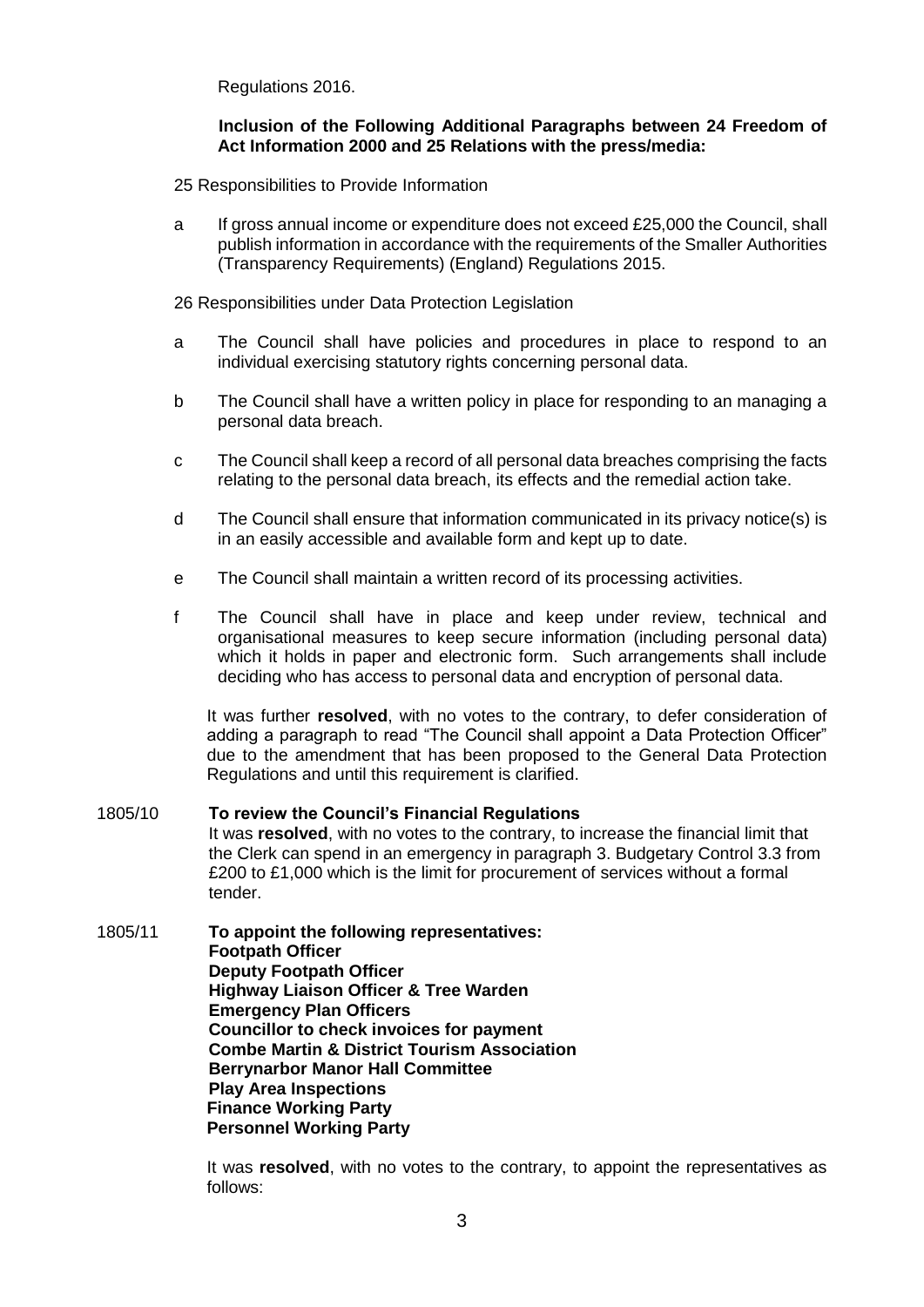Footpath Officer – Cllr Mrs Fairchild Deputy Footpath Officer – Cllr Mrs White Highway Liaison Officer & Tree Warden – Cllr Coppin Emergency Plan Officers – Cllrs Stanbury, Kennedy and Coppin Councillor to check invoices for payment – Cllr Mrs Fairchild Combe Martin & District Tourism Association – Cllr Mrs Beer Berrynarbor Manor Hall Committee – Cllr Mrs Fairchild Play Area Inspections – Cllr Mrs Beer Finance Working Party – Cllrs Kennedy, Stanbury and Mrs Bacon Personnel Working Party – Cllrs Kennedy, Mrs Barten and Mrs Reynolds Councillor to initially check planning applications – Cllr Mrs Bacon

## 1805/12 **To receive reports from:**

## • Police

The newsletter had been circulated.

## County Councillor Miss A Davis

Cllr Miss Davis informed members that the recycling center was now fully open. Cllr Miss Davis had discussed the replacement of the bus shelter on the A399 with the Highway Officer and they would prefer to see a stone structure which is on the same footprint, it was agreed to arrange a site meeting to progress. Cllr Miss Davis reported that there are already signs saying no caravans entering Sterridge Valley and further signage will not be added. Members asked for an update on permission to add a finger to the finger post for the dog area, it was agreed to forward a photograph of the sign for Cllr Miss Davis to pursue.

# District Councillors Mrs Y Gubb & J Lovering Cllr Mrs Gubb updated members on the final recommendations from the

Boundary Review, Combe Martin will be a ward on its own and Berrynabor will join with Marwood, the changes will be implemented from the 2019 elections.

Cllr Lovering provided an update on the all-weather football pitch in Barnstaple at the Tarka Tennis Centre. Cllr Lovering reported that the Link Road litter pick had seen twice the amount of litter collected than last year and gave details on a recent fly-tipping prosecution. Due to the extension, part of the Museum would be closed and it is hoped the project will be completed by summer 2019. Cllr Lovering also reported that businesses can now advertise on waste bins through sponsorship.

- Play Area Inspections. Councillor Mrs J Beer Nothing to report.
- Councillor Mrs D Reynolds, Manor Hall Cllr Mrs Fairchild reported that the new PA system, which had been purchased through the TAP fund and with the support of the Parish Council, had been installed and thanked the Parish Council for the assistance in obtaining the funding. The scaffolding had been erected ready to undertake the roof repairs.
- Footpaths Report Councillor Mrs White Nothing to report.
- Dog Exercise area Councillor Mrs White Nothing to report.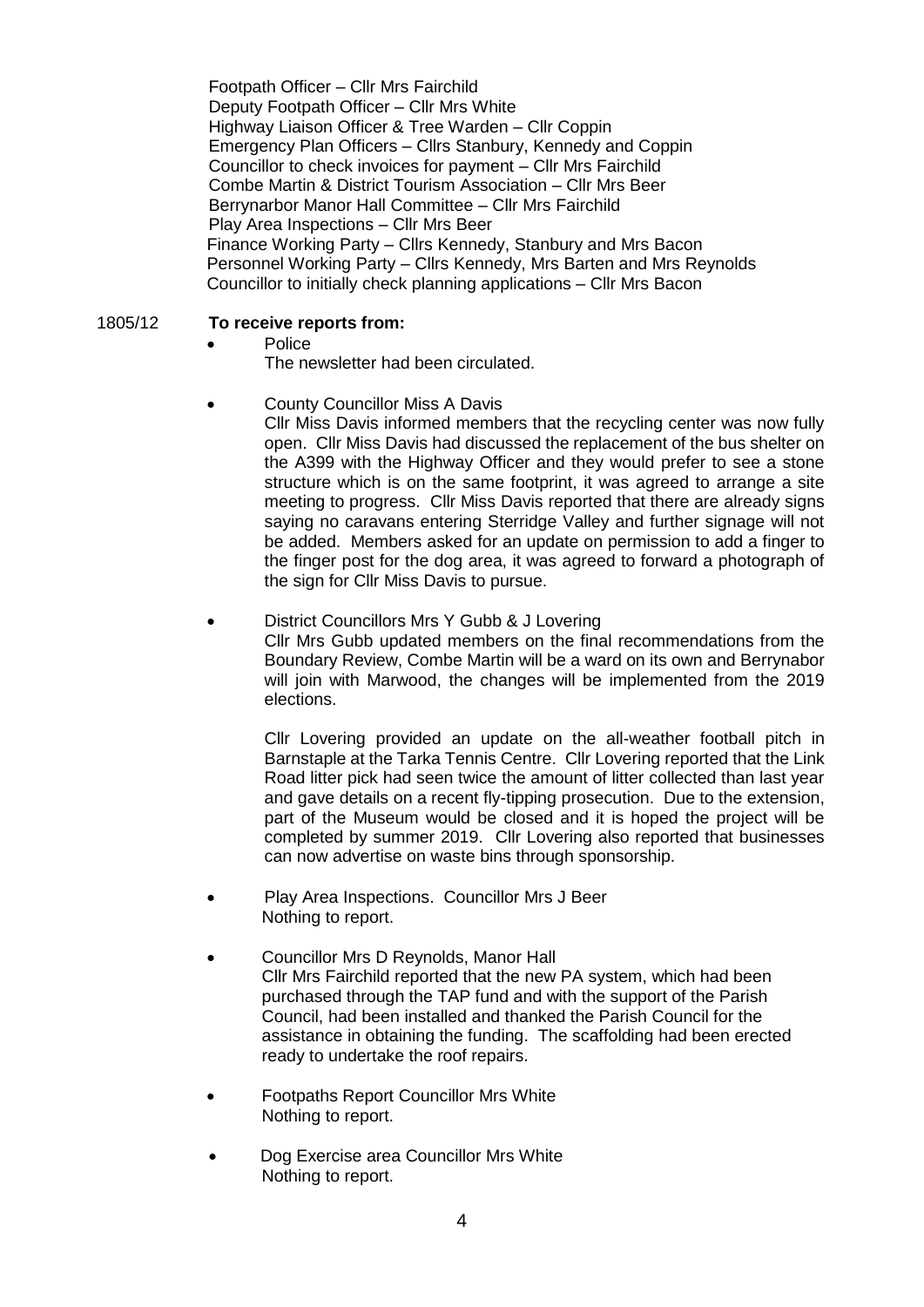Meetings/events attended by Councillors/Clerk Cllr Mrs Barten reported that she would be organising a dog show to help raise funds for the newsletter and would submit the details to the June meeting.

## 1805/13 **Planning & Planning Correspondence**

Planning Applications: to consider Planning Applications received to date None. It was noted that the application shown on the Agenda had been dealt with at the last meeting.

#### Decisions Notices

**64609** Certificate of Lawfulness of propose use or development – application for a proposed use of land to site eight caravans for full residential use, Berrynarbor Park, Sterridge Valley, Berrynarbor

**64606** Construction of mobile poultry unit to be moved annually between two sites at PT Wheel Farm, Berrynarbor, Combe Martin

It was **resolved**, with no votes to the contrary, to note the information.

- 1805/14 **Matters to Note** (correspondence is available from the Clerk unless otherwise stated)
	- Completion of Monthly Defibrillator report
	- DALC's April newsletter
	- Certificate of Lawful Use or Development for use of land as a single dwelling house at Yellaton Garden, Combe Martin
	- Certificate of Lawful Use or Development for use and occupation of the building as an independent residential unit, building known as Alfie's Barn attached to Greenfields, Berry Down, Combe Martin
	- Request for signage in Sterridge Valley and reply from the Highway Authority

It was **resolved**, with no votes to the contrary, to note the above.

Cllr Miss Davis left the meeting and did not return.

1805/15 **To approve payments and receipts to date**  The following payments were received: - **Payments 11th April 2018 – 8 th May 2018**  Clerk's May Salary **E316** (Net) Expenses: Mileage 08/05/2018 39 miles @ 0.45 = £17.55<br>Total: £333.5 Total: £333.55 HMRC PAYE A&B Contractors, Installation of Signs E436.80 Donation towards Berrynarbor Newsletter **E500** Donation to North Devon Record Office **E50** DALC, Membership  $£192.32$ The Play Inspection Company, Annual Inspections £180 British Gas, Electricity **EXALL EXAMPLE 1999** Julie Snooks, Internal Audit **EXACTER EXACTER** E200 **Payments total: £1,980.38 Receipts 11th April 2018 – 8 th May 2018** Interest **EQ.74** North Devon Council, Precept and grants E8,652.17

It was **resolved**, with no votes to the contrary, to approve the above payments.

**Receipts total: £8,652.91**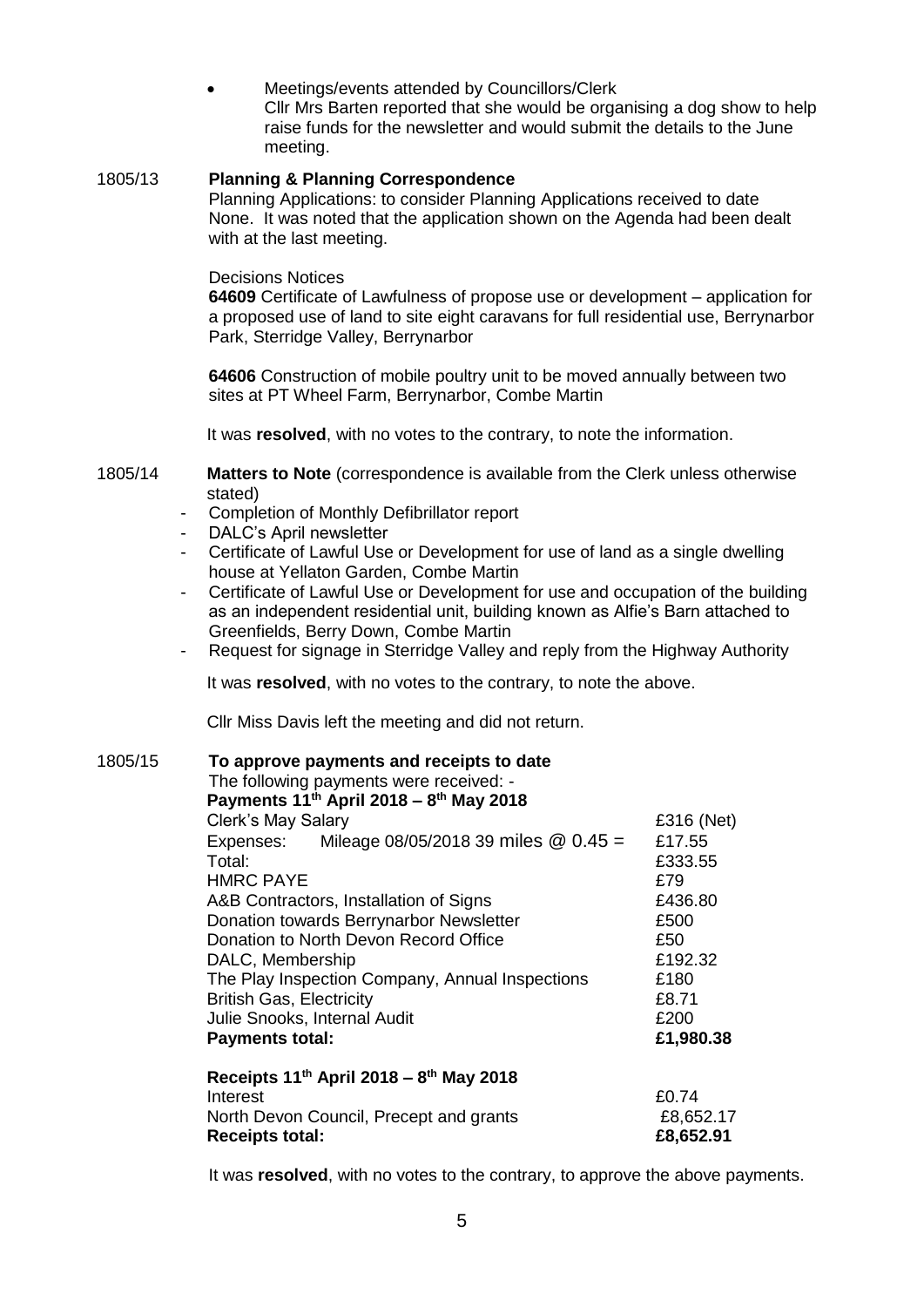# 1805/16 **To review the Council's Assets Register**

The Asset Register was reviewed and it was **resolved**, with no votes to the contrary, to note the information.

# 1805/17 **To review Members' Code of Conduct**

The Code of Conduct was reviewed, it was noted that some amendments to the wording were required to change the reference from the District Council to the Parish Council and it was **resolved**, with no votes to the contrary, that these amendments be undertaken along with including the declaration of Prejudicial Interests.

#### 1805/18 **To Review the Council's Statement of Internal Control for the financial year 2017-2018 in accordance with the Local Government Act 2003**  The document was circulated prior to the meeting and it was **resolved**, with no votes to the contrary, not to make any changes and to agree and sign the Statement of Internal Control for 2017-2018.

# 1805/19 **To discuss and agree the Annual Governance Statement detailed in the Annual Governance and Accountability Return 2017/2018**

The information was circulated prior to the meeting and it was **resolved**, with no votes to the contrary, to agree the Annual Governance Statement detailed in the Annual Governance and Accountability Return 2017/2018.

# 1805/20 **To receive and agree the Accounting Statements contained within the Annual Governance and Accountability Return 2017/2018 along with the Internal Auditor's Report**

The information was circulated prior to the meeting and it was **resolved**, with no votes to the contrary, to agree the Accounting Statement contained within the Annual Governance and Accountability Return 2017/2018 and to receive and note the Internal Auditor's Report.

## 1805/21 **To consider and agree the Annual Governance and Accountability Return for 2017/2018**

The information was circulated prior to the meeting and it was **resolved**, with no votes to the contrary, to agree the Annual Governance and Accountability Return for 2017/2018.

# 1805/22 **To consider Parish Council's Insurance Renewal**

The renewal quotations were circulated and it was **resolved**, with no votes to the contrary, to accept the recommendation from Came and Company to renew the Parish Council's Insurance for one year with Inspire it was further **resolved**, with no votes to the contrary, not to enter into a long-term agreement and only to renew for one year.

## 1805/23 **To receive update on the General Data Protection Regulations**

Members were reminded of the main principles of the General Data Protection Regulations and the procedures the Parish Council will be undertaking to work towards compliancy. Members were also informed that an amendment to the bill had been submitted which would remove the requirement for Town and Parish Councils to appoint a Data Protection Officer, the Parish Council would still be required to comply with all other aspects of the act and members would be informed once a decision has been announced.

### 1805/24 **To consider renewal of DALC membership**  It was **resolved**, with no votes to the contrary, to renew the Parish Council's membership for 2018/2019.